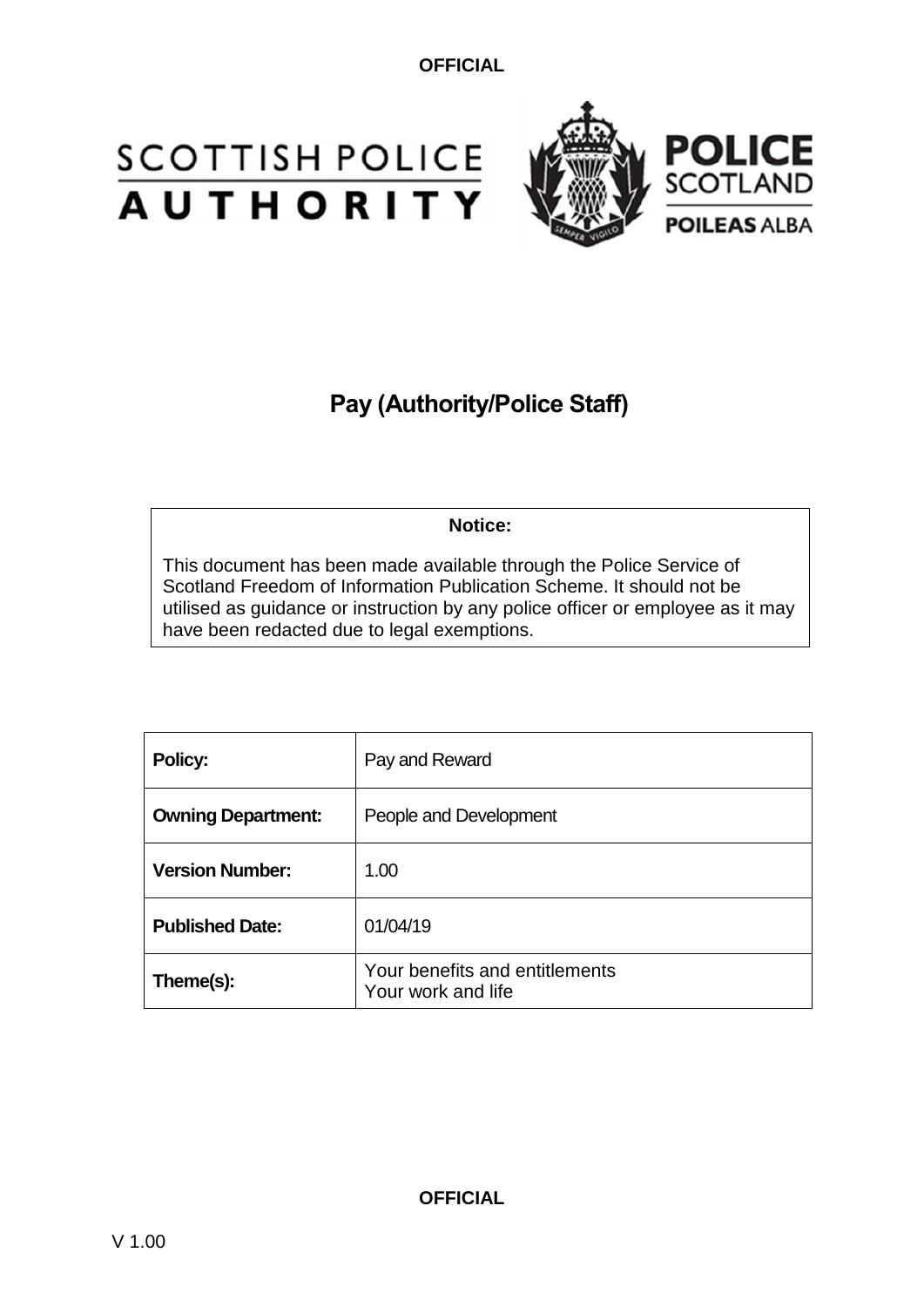# **Compliance Record**

| <b>Equality Impact Assessment: Date Completed/Reviewed:</b> | 23/01/2019 |
|-------------------------------------------------------------|------------|
| <b>Information Management Compliant:</b>                    | <b>YES</b> |
| <b>Health and Safety Compliant:</b>                         | <b>YES</b> |
| <b>Publication Scheme Compliant:</b>                        | <b>YES</b> |

# **Version Control Table**

| <b>Version</b> | <b>History of Amendments</b> | <b>Date</b> |
|----------------|------------------------------|-------------|
| 1.00           | First published              | 01/04/2019  |
|                |                              |             |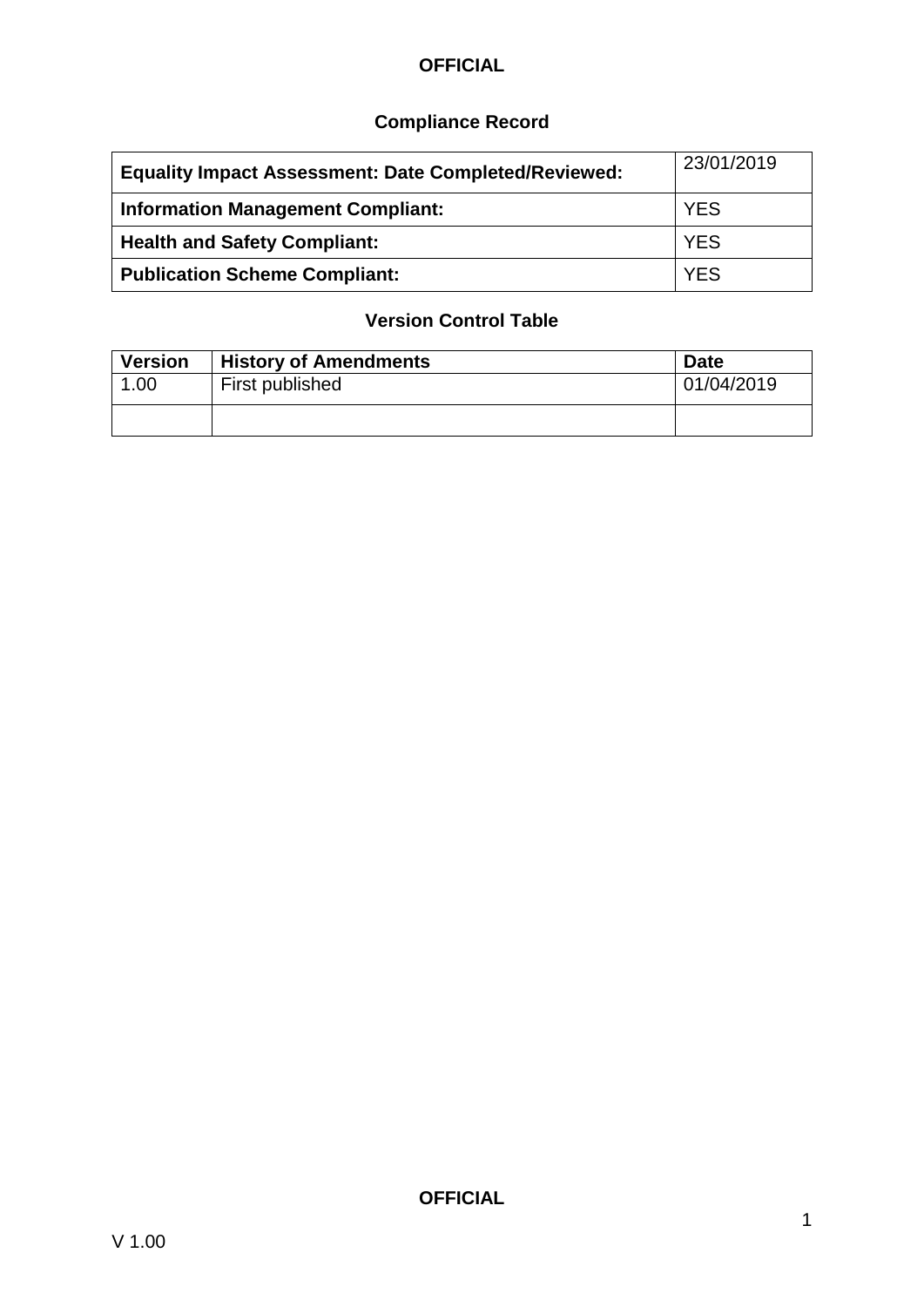# **Contents**

# Appendices

| Appendix A | Pay Scales                                      |
|------------|-------------------------------------------------|
| Appendix B | How to Calculate a Market Supplement            |
| Appendix C | Market Supplements - Basic Criteria to Consider |
| Appendix D | <b>Frequently Asked Questions</b>               |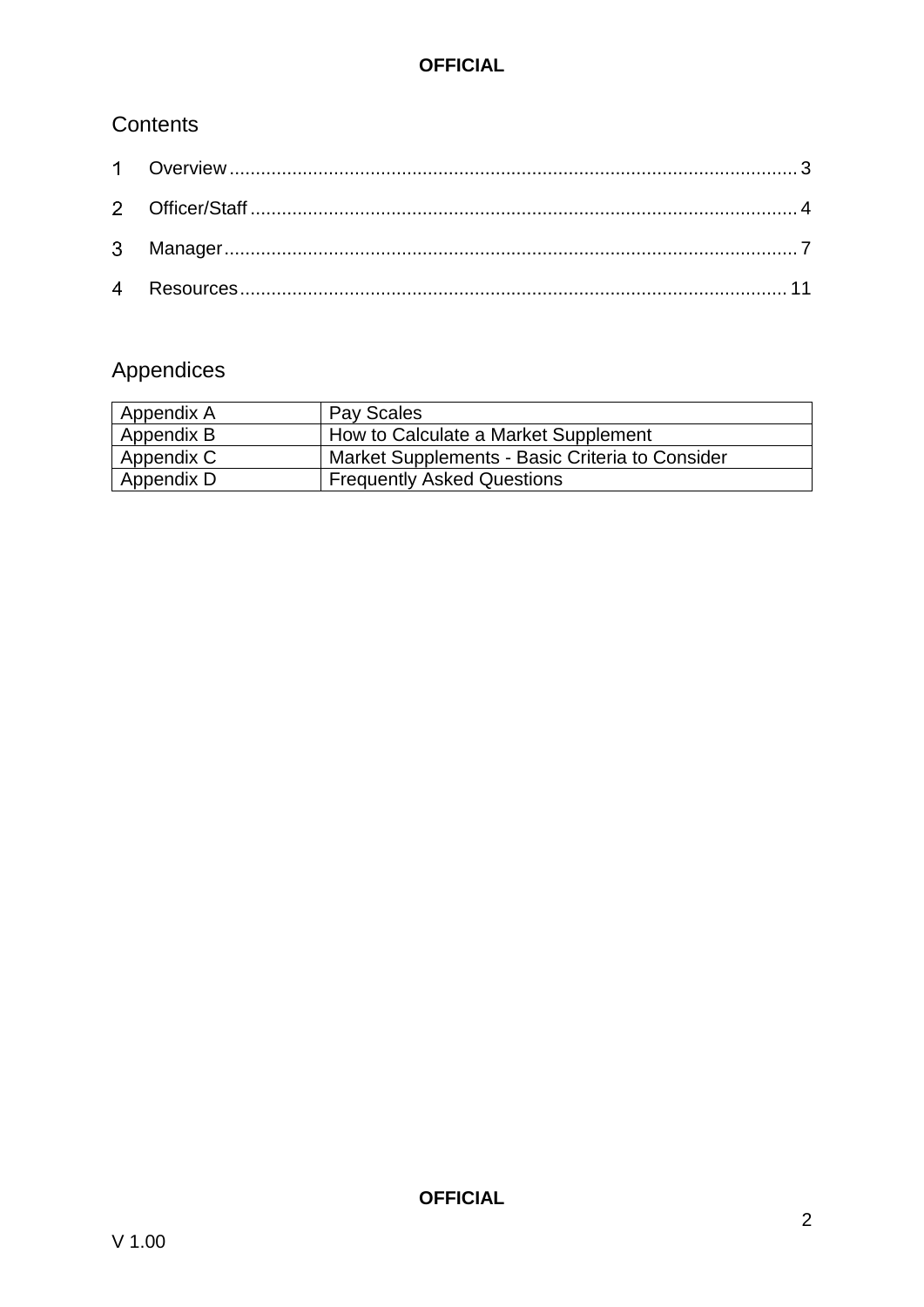## <span id="page-3-0"></span> $\mathbf 1$ **Overview**

## $1.1$ **What is this about?**

 $1.1.1$ The information here provides an overview of how pay is determined, managed, paid and communicated. It outlines the processes to access temporary responsibility payments, market supplements and job evaluation.

## $1.2$ **Who is this for?**

 $1.2.1$ This is for authority/police staff and managers. This information does not apply to agency workers who remain under the supervision and direction of their employing agency.

## $1.3$ **Key information**

- In line with our commitment to the principle of equal pay for work of equal value, we apply the SPA Job Evaluation Scheme, based on the Scottish Joint Council's Job Evaluation Scheme (3rd Edition).
- Our pay and grading structure consists of a number of Spinal Column Points (SCP's) grouped together in bands to create grades that form the basis of basic pay.
- We consult with employee representatives on levels of basic pay and a range of other payments that may or may not be based on basic pay.
- Negotiated pay settlements are undertaken in line with the Public Sector Pay Policy and gender pay gap data will be used to inform, reinforce and improve our position on equal pay.
- Although there is no guarantee that increments or pay awards will be paid in any year to all or any grades this will normally be the case and will be subject to negotiation with the relevant Trade Unions.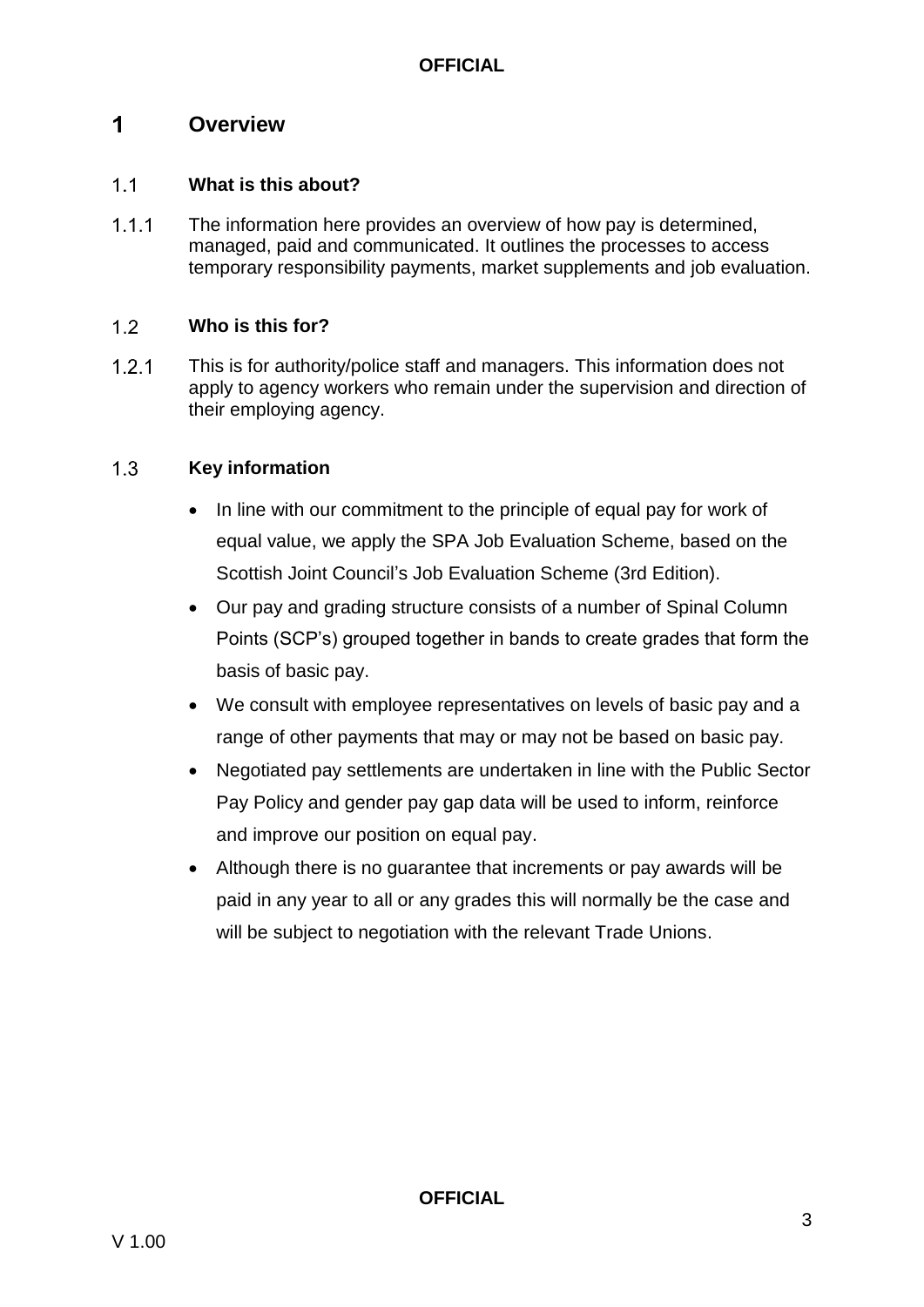## <span id="page-4-0"></span> $2<sup>1</sup>$ **Officer/Staff**

#### $2.1$ **What you need to do:**

- Ensure we have up to date details of your bank or building society account number and sort code.
- Advise us of any changes to these.
- Submit any claims for allowances, additional hours, and expenses promptly with the appropriate paperwork; and
- Check your payslip regularly and tell us about any anomalies that you discover (e.g. overpayment/underpayment or changes to role and/or working pattern that may affect pay).

## $2.2$ **Pay**

- $2.2.1$ Salaries for permanent and temporary staff are paid monthly by BACS transfer directly into individual bank or building society accounts.
- $2.2.2$ Payments are made on the 28th day of each month unless this day falls on a weekend or bank holiday. In these circumstances, payments are made on the previous working day. The pay given will include all days in the month, meaning you are paid partly in advance. You should be aware that changes to circumstances such as contracted hours may result in an over or underpayment if these changes take place after a payroll cut-off date.
- $2.2.3$ Regular allowances are normally paid in the month in which they are earned with overtime and other variable payments normally paid one month in arrears. A timetable of payroll cut-off dates is published on the Intranet.

## $2.3$ **Deductions from pay**

- $2.3.1$ Deductions from pay are classified as:
	- Statutory, (income tax and national insurance etc.)
	- Voluntary, (union and other subscriptions, salary sacrifice etc.)
	- Legal, (arrestment of earnings, student loans etc.)
	- Pension
	- Contractual, (unpaid leave, recovery of overpayments or industrial action etc.)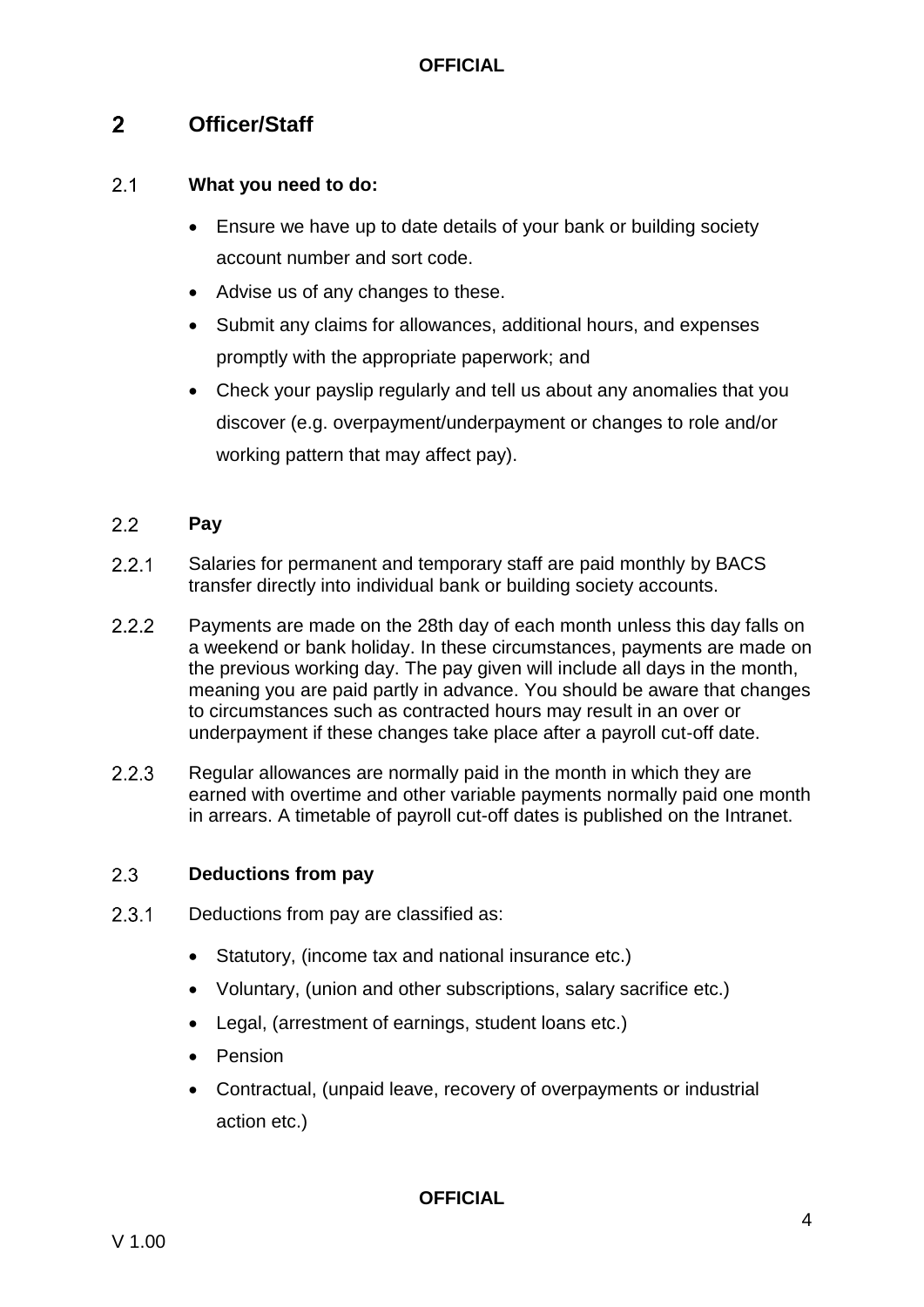- $2.3.2$ In accordance with the Employment Rights Act 1996, we are allowed to deduct from your pay, any contractual sums that are due from you, including any overpayments, loans or advances made by us and any overpayments in respect of annual leave, TOIL or flexi-time taken in excess of your entitlement.
- $2.3.3$ Where an overpayment situation occurs, repayment of all money received is expected. Repayment will normally take place within a two year period, depending upon the circumstances that led to it.

#### $2.4$ **Pay statements**

- $2.4.1$ You will be provided with an itemised pay statement of your earnings and deductions on or before the date on which you are paid. This is normally provided through an online pay statement which you can access from any web browser.
- $2.4.2$ Any queries or problems concerning payment of salary or accessing pay statements should be reported to People Direct as soon as possible.

#### $2.5$ **Market supplement**

- $2.5.1$ When the grading given to a post results in an inability to successfully recruit or retain people, we may pay a market supplement in addition to the basic pay for a limited period.
- $2.5.2$ If a market supplement applies to the job you do, you will be advised in writing. This may be as part of your contract of employment or offer letter.
- $2.5.3$ Jobs that qualify for a market supplement will be reviewed every three years as a minimum and payments may be preserved, varied or withdrawn with written notice.

#### $2.6$ **Undertaking additional responsibilities**

- $2.6.1$ If you have been asked to perform specific duties that fall outside the general scope of your role, you may be entitled to a temporary responsibility allowance (TRA). TRA's are paid as a percentage of your substantive salary depending on the amount of time taken up by the duties and are usually payable for up to six months. If you are eligible for TRA, speak to your line manager.
- $2.6.2$ If you are sick for more than four weeks and are receiving TRA, this will be subject to management review and may be withdrawn.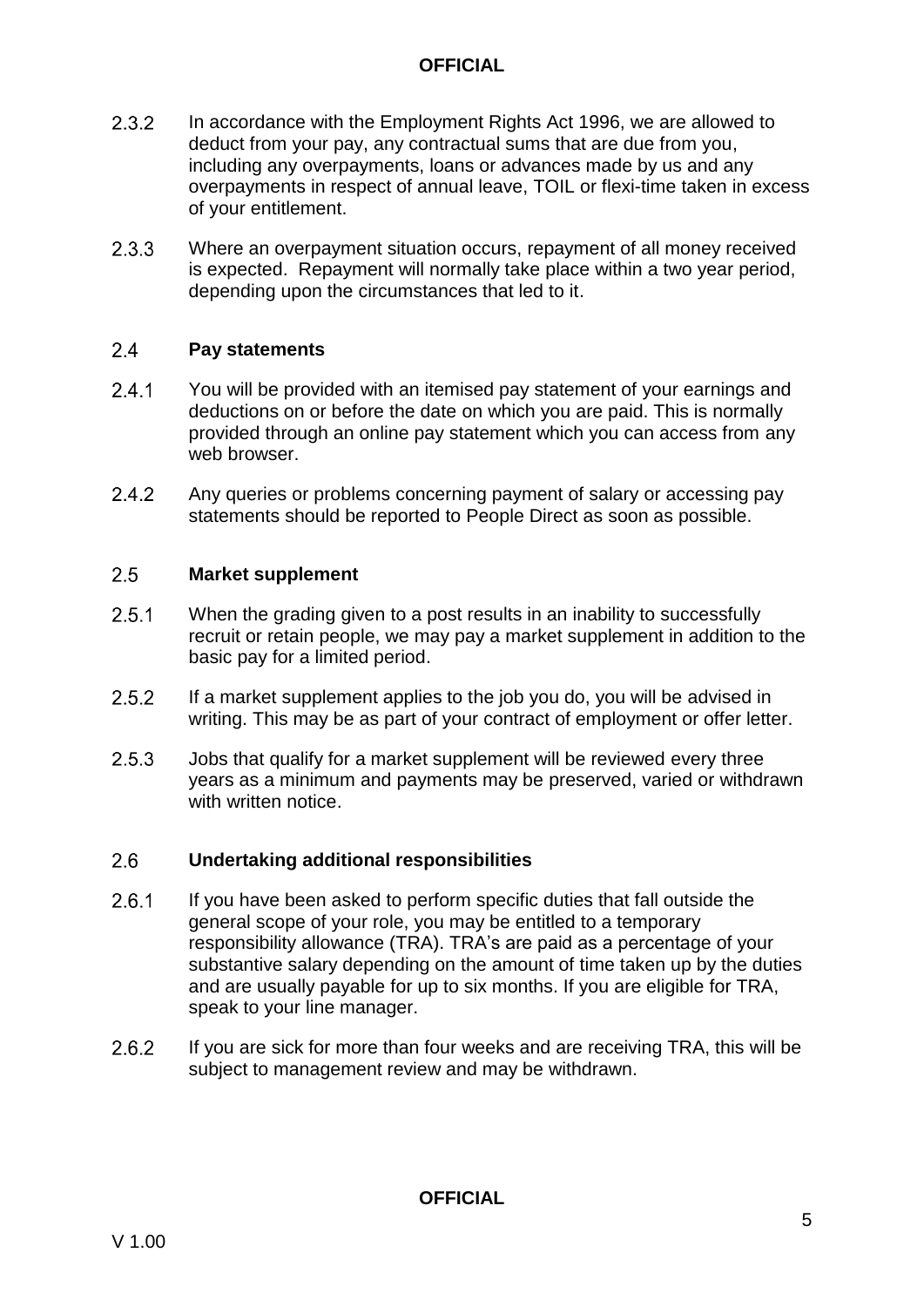$2.6.3$ The term 'Acting up' is no longer appropriate for temporary responsibilities. Acting up is for temporary appointment to the higher grade where you are taking on most or all of the responsibilities of another post.

## $2.7$ **Job Evaluation - Individual grading appeals**

- $2.7.1$ If the tasks outlined in your job description do not reflect the role that you do, a request can be submitted to have the role reassessed. You can ask for someone in the pay and grading team to look at the grading.
- $2.7.2$ Jobs generally change over time and in most cases these changes will not materially alter the job purpose or accountabilities, so a new evaluation will not be appropriate. Some examples of the types of changes unlikely to result in a regrading are:
	- Introduction of a new customer base.
	- Introduction of new technology.
	- New reporting lines.
	- Achieving a new skill.
	- Change in work processes or increases in volume of work.
- $2.7.3$ However, it is possible that the cumulative effect of a number of relatively small permanent changes over a period of time can result in a job that has changed significantly since it was first graded.
- $2.7.4$ Requests for a re-evaluation of grade should be discussed with your line manager.
- $2.7.5$ A process for appealing your Staff Pay and Reward Modernisation (SPRM) job evaluation outcome exists. Any separate attempt to engineer reevaluation as part of business as usual activities will be refused if we believe the intention is to undermine or express dissatisfaction with the outcome of that dedicated appeal process.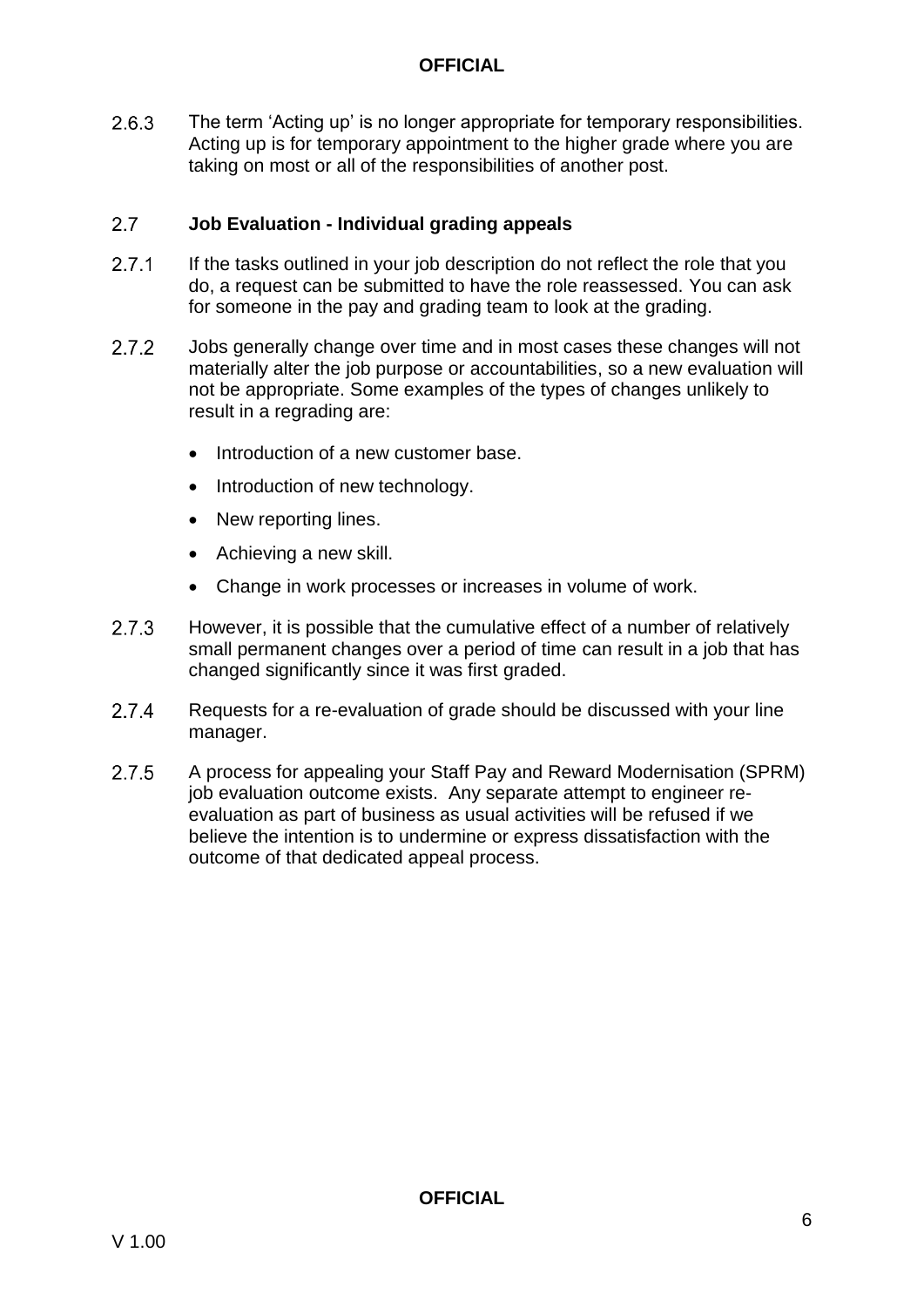## <span id="page-7-0"></span> $3<sup>1</sup>$ **Manager**

## $3.1$ **What you need to do:**

- Authorise any eligible claims for allowances, additional hours, and expenses promptly with the appropriate paperwork; and
- Resolve any anomalies that you discover (e.g. overpayment/underpayment or changes to role that may affect pay) and notify People Direct immediately.
- Consider applications for job grading, temporary responsibility payments and market supplements and progress as necessary.

## $3.2$ **Pay**

- $3.2.1$ As a line manager, you will likely be presented with a number of scenarios or requests involving aspects of pay.
- $3.2.2$ There are various elements of pay, allowances and expenses that make-up the total remuneration package for staff, some of which you will have no control over, and others that can be requested, such as:
	- Market Supplement
	- Temporary Responsibility Allowance; and
	- Job Evaluation.
- $3.2.3$ The general provisions of pay are outlined in the Staff section with guidance on when certain elements of pay apply or how they are calculated available the Manual of Staff Terms and Condition or from People Direct.
- $3.2.4$ Before authorising any claims for allowances, expenses or variable aspects of pay, you should make yourself familiar with the terms and conditions of employment.
- $3.2.5$ The following headings outline the procedures to progress pay requests that you may have.

## $3.3$ **Market supplement**

- $3.3.1$ Where there is evidence to prove that a post cannot or will not be filled at the salary applied by the job evaluation process it may be appropriate to consider and request the application of a market supplement.
- $3.3.2$ This is only lawful under the Equality Act (2010) where there is evidence to justify that market factors are a 'material reason' for a job attracting a higher **OFFICIAL**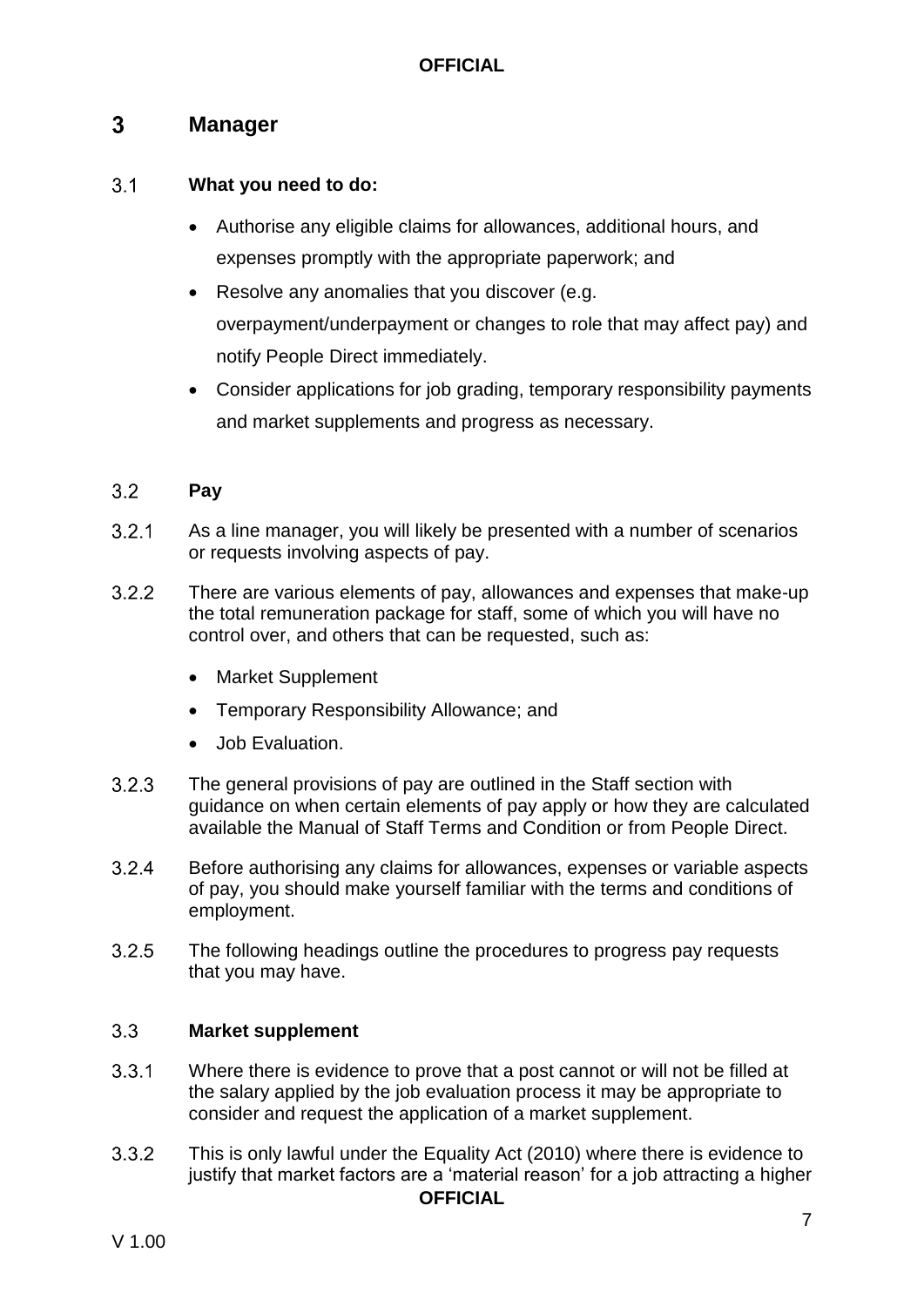rate of pay than others that are similarly graded.

- $3.3.3$ Objective and verifiable evidence can include:
	- Details of previous unsuccessful recruitment attempts; or
	- Evidence that our 'Employer of Choice' reputation may be jeopardised;
	- Evidence of skilled staff leaving, or being approached for similar jobs with a higher total remuneration package elsewhere; and
	- Tangible market information on the total remuneration package being paid for similar posts in other organisations being significantly higher.
- $3.3.4$ Market supplements are payable on a time limited basis, subject to at least triannual review and apply to all staff carrying out the role. In the case of a single occupancy post where a supplement has been applied, a vacancy arising will require a review of the post, its grade and remuneration before going into the recruitment process.
- $3.3.5$ To progress consideration of a market supplement, refer to the Market Supplements - Basic Criteria to Consider and complete Form (104-001).

#### $3.4$ **Temporary responsibility allowance (TRA)**

- $3.4.1$ TRA may be applicable to staff who have been asked to perform a specific duty(s) that falls outside the general scope of their role where the duty(s) attracts a higher grade of pay or sits at a more senior level. Examples might include the management of a budget or leading a project.
- $3.4.2$ TRA is paid as a percentage of substantive salary depending on the amount of time taken up by the duties and is usually payable to an individual for up to six months. An extension can be requested but cannot exceed 18 months in total duration and will be subject to quarterly review where granted.
- $3.4.3$ The allowance will be paid, based on a percentage of time taken up by the additional duty or responsibility as follows:
	- 5% of substantive salary where additional responsibility has been identified as taking up less than 50% of substantive job.
	- 10% of substantive- where additional responsibility has been identified as taking up 50% or more of substantive job.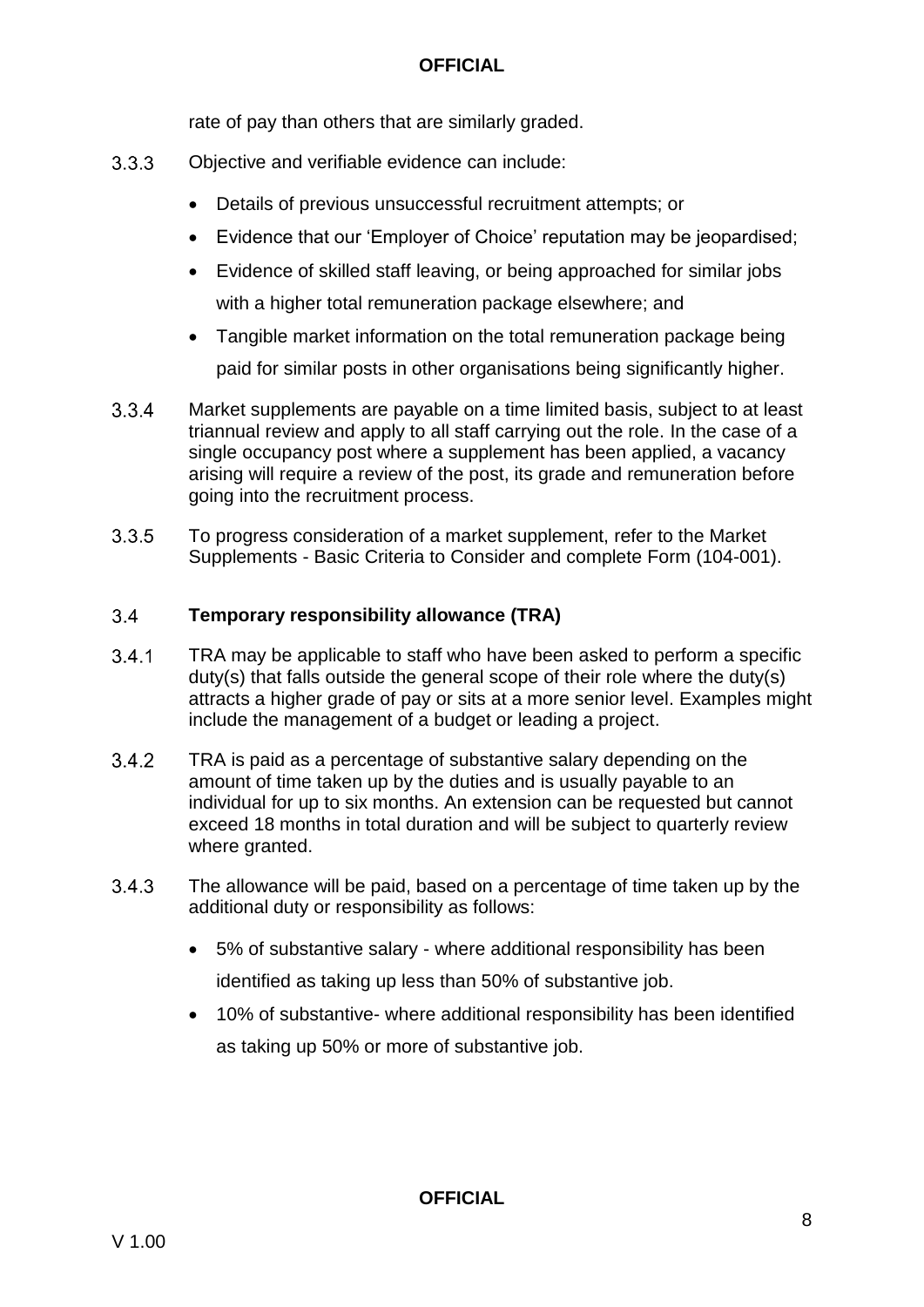- $3.4.4$ An objective and justifiable process for assessing skill sets within teams should be used when selecting team members to take on temporary responsibilities. These should be equality proofed to ensure no direct or indirect discrimination or bias.
- $3.4.5$ If you have a need to progress an application for TRA you should discuss this with your P&D Business Partner, complete Form (104-004) and forward this in line with the instruction on the form.
- $3.4.6$ In the event of a team member's sickness, TRA will continue to be paid for a maximum of four weeks, subject to management review.

#### $3.5$ **Job evaluation**

- $3.5.1$ Requests for a job evaluation occur mainly in circumstances where:
	- You are creating a new role that does not already exist; or
	- You have to modify an existing job with either the permanent removal or addition of a significant number of responsibilities.
- $3.5.2$ The creation of new jobs, no matter whether they are permanent, temporary or interim require a job description (role profile) and you should discuss this with your People and Development (P&D), Business Partner or Advisor as soon as possible who will liaise with the job evaluation team on your behalf and assist with any job design, evaluation and progression with recruitment as appropriate.
- $3.5.3$ In circumstances where jobs are evolving as a consequence of formal organisational change or where they have changed gradually over time resulting in a team member asking you for support with a request for a reevaluation, you should liaise with your P&D Business Partner or Advisor as soon as possible.
- $3.5.4$ A process for staff to appeal their Staff Pay and Reward Modernisation (SPRM) job evaluation outcome exists separately. This opened on 1 April 2019. Staff must not be allowed to engineer a re-evaluation of their role as part of business as usual activities. If you believe the intention is to undermine or express dissatisfaction with the outcome of this appeal process, applications should be rejected and disciplinary action considered.
- $3.5.5$ The Job Evaluation Team has responsibility for making sure that all jobs are consistently evaluated; and that gradings are transparent and implemented fairly in line with both ACAS best practice and the Scottish Council's practice (guidance) manual.
- $3.5.6$ To provide an evaluation they will need:
	- Any supporting documentation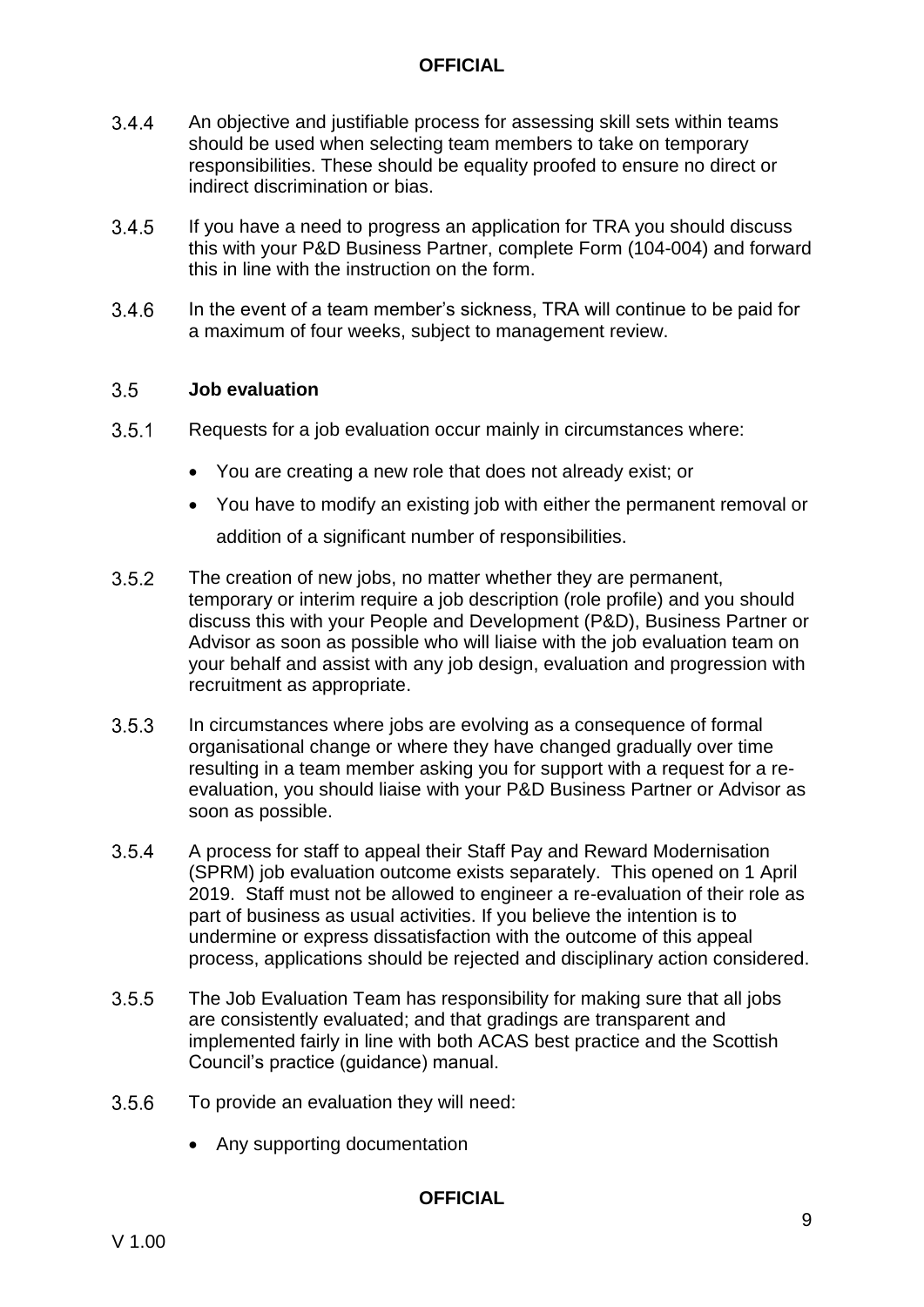- A Job description (role profile) detailing;
	- o The job title, division or department, line manager and work location.
	- o An organisation chart with the relationships above, below and alongside the role(s) to be evaluated.
	- o A high level statement about the overall purpose and context of the job.
	- o A detailed summary of responsibilities and main accountabilities.
- $3.5.7$ Job evaluation requests must be submitted electronically to the job evaluation team using their mailbox by an appropriate P&D Business Partner in order for a grade to be given.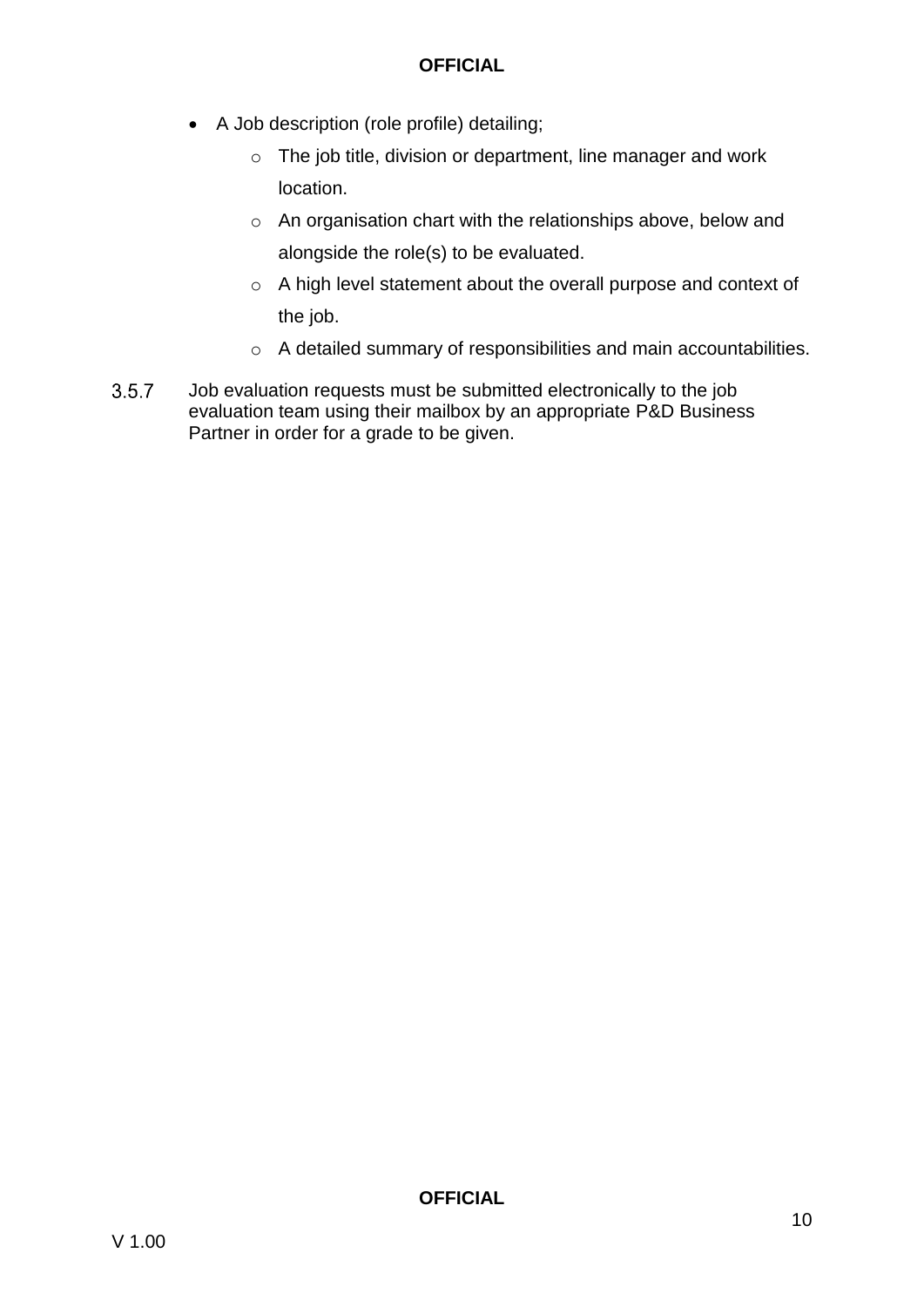## <span id="page-11-0"></span> $\overline{\mathbf{A}}$ **Resources**

# **Forms**

- Temporary Responsibility Allowance Request, Form (104-004)
- Market Supplement Application, Form (104-001)
- Market Supplement Review, Form (104-002)

# **Letters**

Temporary Responsibility Allowance Notification.

# **How to Guides**

• How to Calculate a Market Supplement.

# **Reference Documents**

- Market Supplements Basic Criteria to Consider
- Frequently Asked Questions
- Pay Scales

# **Related Procedures**

- Allowances and Expenses (Staff)
- Pay Protection
- Recruitment (Authority/Police Staff)
- Staff Pay and Reward Project (SPRM) Pay and Grading Structure Implementation Procedure.

# **Useful Links**

- Job Description Bank
- www.legislation.gov.uk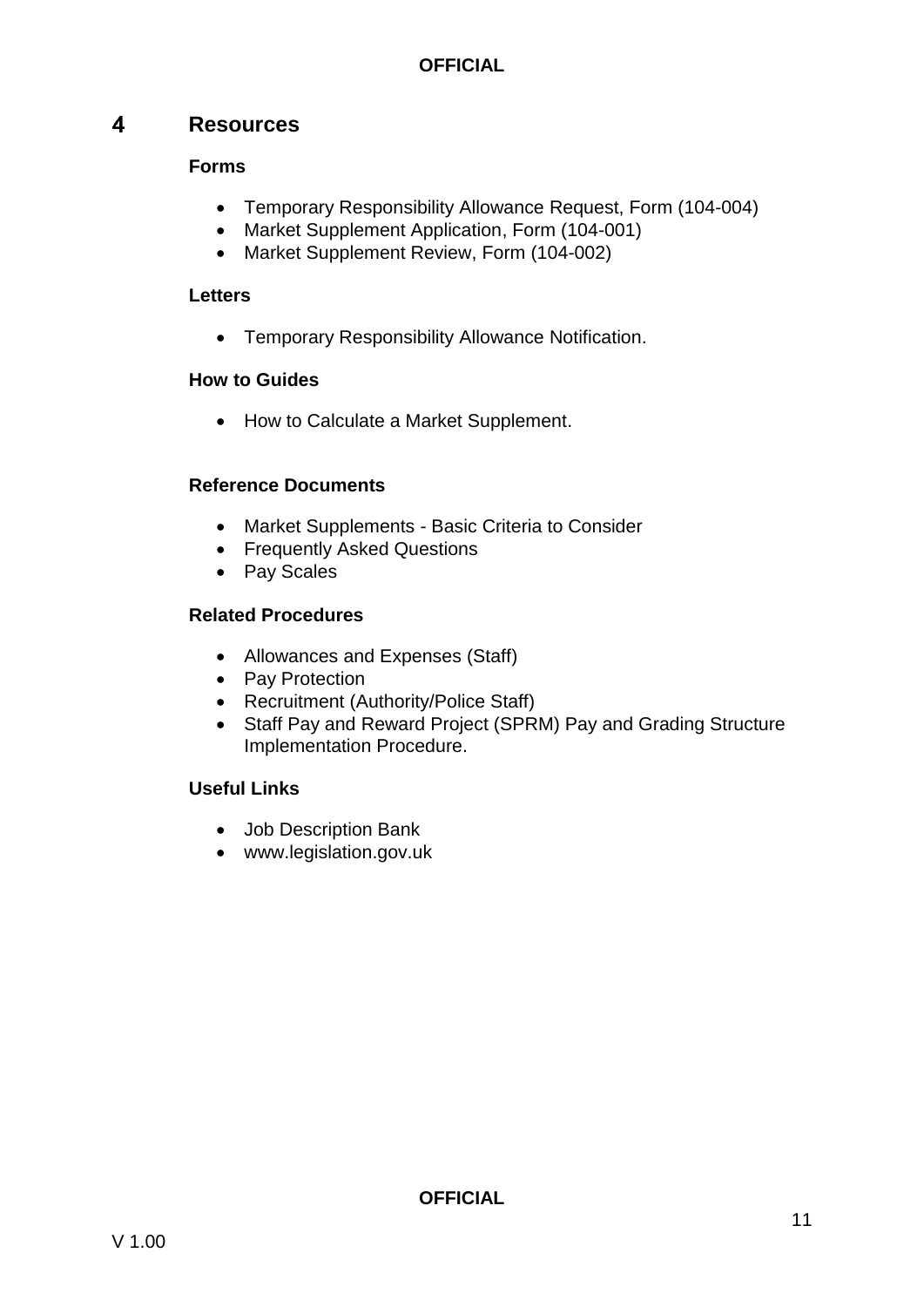# **SCOTTISH POLICE**<br>**AUTHORITY**



# P F SC **POILEAS ALBA Appendix A**

# Pay Scales (as at 1 April 2019)

| Grade                    | <b>SCP</b>     | Salary | Grade | <b>SCP</b> | Salary |
|--------------------------|----------------|--------|-------|------------|--------|
|                          | $\mathbf{1}$   | 18616  |       | 33         | 42460  |
|                          | $\overline{c}$ | 19081  |       | 34         | 43522  |
| $\mathbf{1}$             | $\mathsf{3}$   | 19654  | 8     | 35         | 44827  |
|                          | $\overline{4}$ | 20538  |       | 36         | 46172  |
|                          |                |        |       | 37         | 48250  |
|                          | 5              | 20641  |       |            |        |
| $\sqrt{2}$               | 6              | 21157  |       | 38         | 48491  |
|                          | $\overline{7}$ | 21792  |       | 39         | 49703  |
|                          | 8              | 22772  | 9     | 40         | 51195  |
|                          |                |        |       | 41         | 52730  |
|                          | 9              | 22886  |       | 42         | 55103  |
| $\mathsf{3}$             | 10             | 23233  |       |            |        |
|                          | 11             | 23930  |       | 43         | 55379  |
|                          | 12             | 25007  | $10$  | 44         | 56763  |
|                          |                |        |       | 45         | 58466  |
|                          | 13             | 25132  |       | 46         | 61097  |
|                          | 14             | 25760  |       |            |        |
| $\overline{\mathcal{A}}$ | 15             | 26533  |       | 47         | 61403  |
|                          | 16             | 27329  | 11    | 48         | 62938  |
|                          | 17             | 28558  |       | 49         | 64826  |
|                          |                |        |       | 50         | 67743  |
|                          | 18             | 28701  |       |            |        |
|                          | 19             | 29419  |       | 51         | 68082  |
| 5                        | 20             | 30301  | 12    | 52         | 69784  |
|                          | 21             | 31210  |       | 53         | 71877  |
|                          | 22             | 32615  |       | 54         | 75112  |
|                          |                |        |       |            |        |
|                          | 23             | 32778  |       | 55         | 75487  |
|                          | 24             | 33597  | 13    | 56         | 77374  |
| $\,$ 6 $\,$              | 25             | 34605  |       | 57         | 79696  |
|                          | 26             | 35643  |       | 58         | 83009  |
|                          | 27             | 37247  |       |            |        |
|                          |                |        |       |            |        |

|  |              |                    |     | --  | .               |
|--|--------------|--------------------|-----|-----|-----------------|
|  | ിറ<br>∠ບ     | $7121$<br>434<br>ٮ | ، ۲ | 60  | 462<br>oг<br>כס |
|  | $\cap$<br>رے | 38109              |     | - - | 78<br>87<br>'u  |
|  |              |                    |     |     |                 |

| <b>SCP</b> | Salary | Grade | <b>SCP</b> | Salary |
|------------|--------|-------|------------|--------|
|            | 18616  |       | 33         | 42460  |
|            | 19081  |       | 34         | 43522  |
|            | 19654  | 8     | 35         | 44827  |
|            | 20538  |       | 36         | 46172  |
|            |        |       | 37         | 48250  |
|            | 20641  |       |            |        |
|            | 21157  |       | 38         | 48491  |
|            | 21792  |       | 39         | 49703  |
|            | 22772  | 9     | 40         | 51195  |
|            |        |       | 41         | 52730  |
|            | 22886  |       | 42         | 55103  |
|            | 23233  |       |            |        |
|            | 23930  |       | 43         | 55379  |
|            | 25007  |       | 44         | 56763  |
|            |        | 10    | 45         | 58466  |
|            | 25132  |       | 46         | 61097  |
|            | 25760  |       |            |        |
|            | 26533  |       | 47         | 61403  |
|            | 27329  |       | 48         | 62938  |
|            | 28558  | 11    | 49         | 64826  |
|            |        |       | 50         | 67743  |
|            | 28701  |       |            |        |
|            | 29419  |       | 51         | 68082  |
|            | 30301  |       | 52         | 69784  |
|            | 31210  | 12    | 53         | 71877  |
|            | 32615  |       | 54         | 75112  |
|            |        |       |            |        |
|            | 32778  |       | 55         | 75487  |
|            | 33597  |       | 56         | 77374  |
|            | 34605  | 13    | 57         | 79696  |
|            | 35643  |       | 58         | 83009  |
|            | 37247  |       |            |        |
|            |        |       | 59         | 83417  |

**OFFICIAL**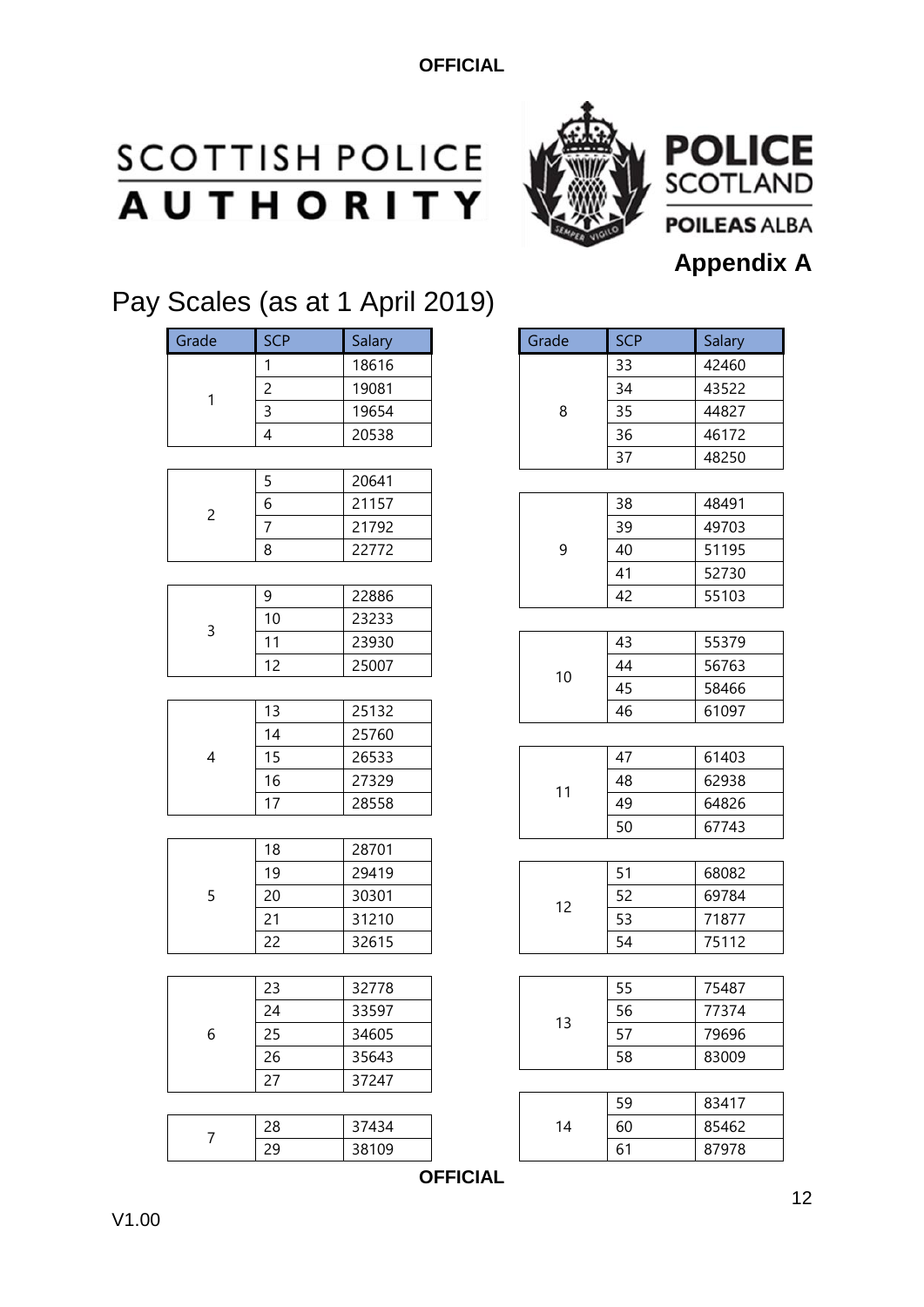| 30 | 39252 |
|----|-------|
| 31 | 40430 |
|    | 42249 |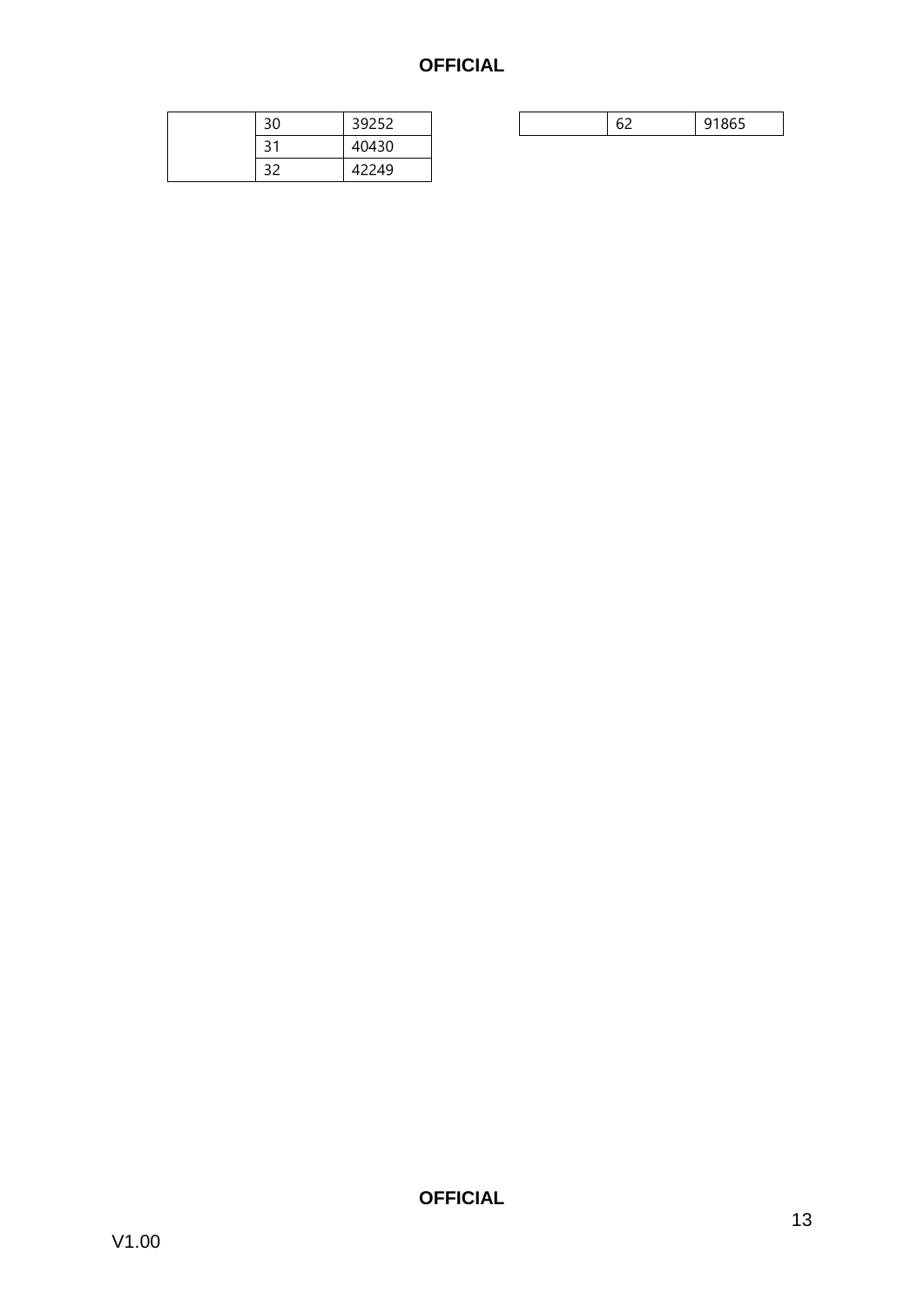# **SCOTTISH POLICE AUTHORITY**



# How to Calculate a Market Supplement

# **Stage 1: Investigating recruitment and/or retention problems**

The relevant Chief Superintendent/Head of Department should consult with their People and Development (P&D) Business Partner and investigate the cause(s) of the recruitment/retention problem. Refer to the supporting document, Market Supplements - Basic Criteria to Consider.

Chief Superintendents/Heads of Departments, supported by their Business Partner should adequately consider and implement non-pay solutions before a market supplement will be considered e.g. ensure all ancillary benefits have been fully promoted for the post.

If the evidence suggests that the current reward package offered might be uncompetitive or difficult to fill due to the specialist knowledge of the specific labour market, the Chief Superintendent/Head of Department, in discussion with their P&D Business Partner, should compile relevant evidence using the 'Section 1' section of the Market Supplement Application Form (104-001) and submit this to the P&D Pay and Grading team who will undertake further labour market research and benchmarking.

If the Pay and Grading team agree that a particular post will be difficult to fill based on this evidence, further Market Data Analysis will be undertaken.

# **Stage 2: Analysing the market data**

The P&D Pay and Grading team will be responsible for identifying and analysing relevant labour market pay data to establish whether justification exists for a payment. This data source will vary depending on what is relevant for the particular post. Data from a minimum of two recognised sources will usually be considered and professional publications, where possible.

The outcome will be recorded using 'Section 2' of the Market Supplement Application Form (104-001). If the evidence indicates that the **total reward rate** is equal to or lower than the value of the **total reward package** offered by SPA/Police Scotland, a market supplement will not be appropriate.

Where investigations confirm that the market pay rate is significantly higher than the reward package offered by the SPA/Police Scotland, the P&D Pay and Grading team may recommend the use of a market supplement. Recommendations will be made using the 'Section 2' section of the Market Supplement Application Form (104-001).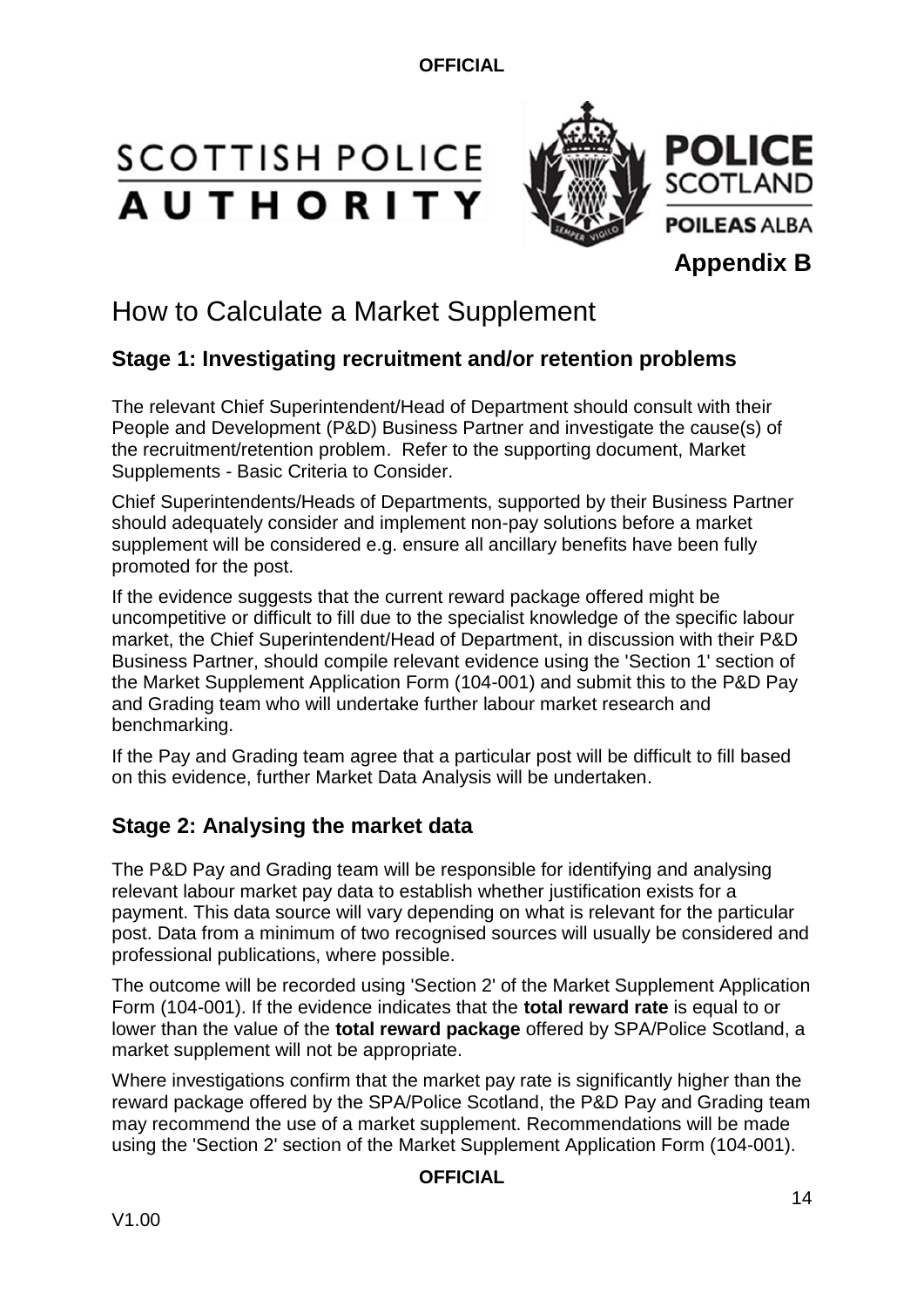# **Stage 3: Formal consideration of the case**

Where evidence established at Stage 1 and 2 of this procedure indicates that a market supplement payment may be a reasonable and proportionate response, the resulting recommendations will be formally considered by the SPA Chief Executive.

The P&D Pay and Grading team will retain a record of all submissions and decisions on the register within the Market Supplement Review Form (104-002).

# **Review:**

The Market Supplement Application Review Form (104-002) (available from P&D) should be completed each time the supplement is reviewed.

A Market Supplement is applied on a fixed term temporary basis and will be subject to review by the Reward Manager, Police Scotland. This will either be at the time agreed at either the time of appointment, or implementation but in any case no longer than 3 years.

Any payment may be reviewed sooner, when a further assessment of the market conditions and organisational requirements take place to determine whether the payment should be preserved, varied or withdrawn. Any continuation of the supplement will be agreed at the time of review, and a further review date established, however this should not exceed a further 3 years.

Market supplements will be monitored by the P&D Pay and Grading team.

The outcome of a review will take effect in the salary month following the review date.

Post holders will receive written confirmation of the outcome of the review.

Where the outcome of a review is that the supplement is to be reduced or withdrawn, the employee(s) concerned will be given three months written notice of the variation, after which time the reduction/withdrawal will take effect. The employee will be informed of how objective market data has been used to calculate the reduction or withdrawal of a market supplement.

| <b>Total Reward Rate</b>    | Base pay plus any contractual allowances and other<br>benefits that may be applicable to any given role or<br>groups of roles.                                                                                                                                                        |
|-----------------------------|---------------------------------------------------------------------------------------------------------------------------------------------------------------------------------------------------------------------------------------------------------------------------------------|
| <b>Total Reward Package</b> | • Base pay plus any contractual allowances and<br>other benefits derived from terms and conditions,<br>such as cafeteria benefits, contributory pension<br>scheme and access to flexible working<br>arrangements etc. that may be applicable to any<br>given role or groups of roles. |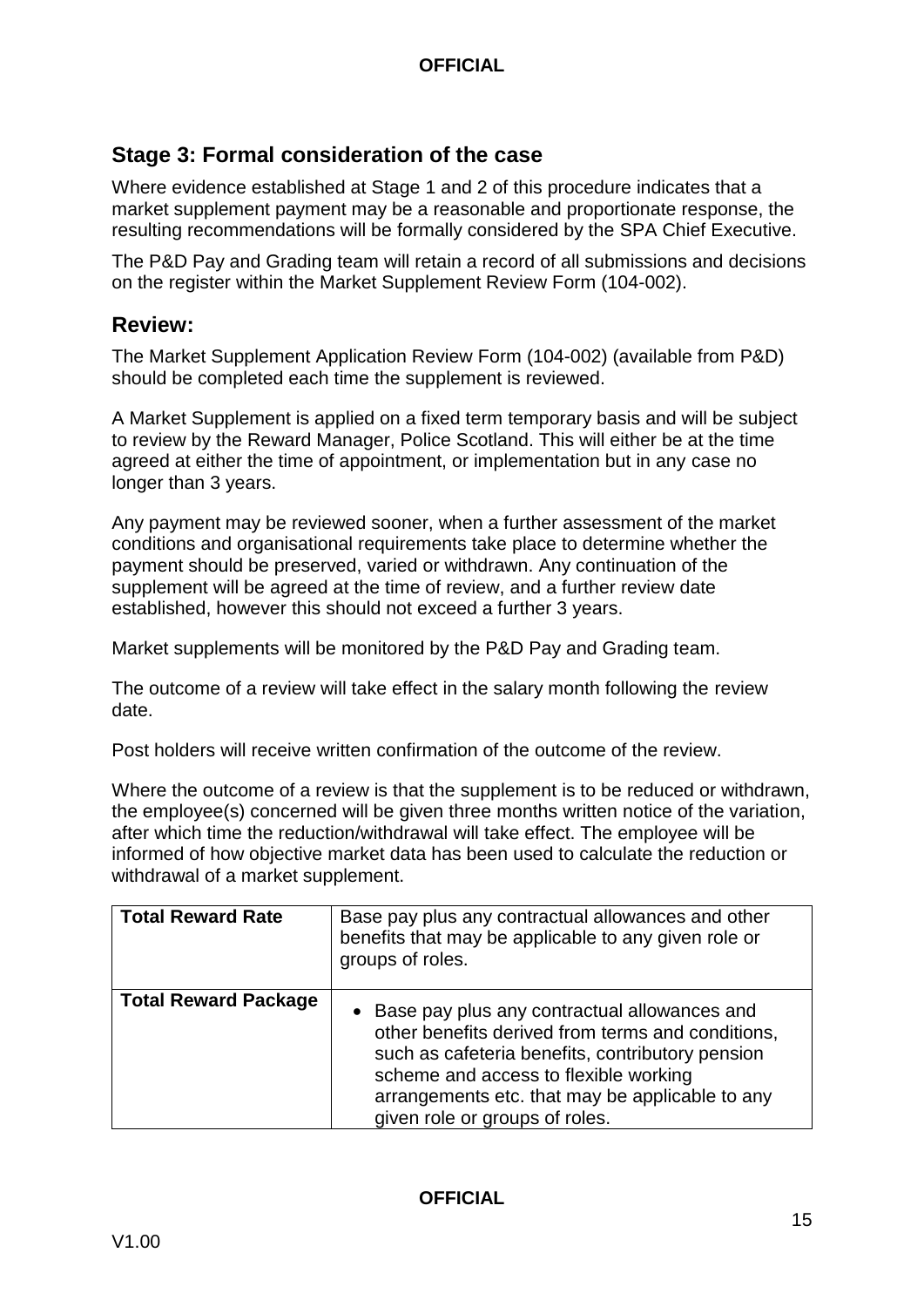| • While not exhaustive the following list of benefits<br>should also be considered in the overall benefit<br>package – both financial and non-financial: |
|----------------------------------------------------------------------------------------------------------------------------------------------------------|
| • Sick Pay, Maternity, Adoption/Maternity Support,<br>Adoption Leave, Annual Leave, Flexible Working,<br>Work-Life balance arrangements.                 |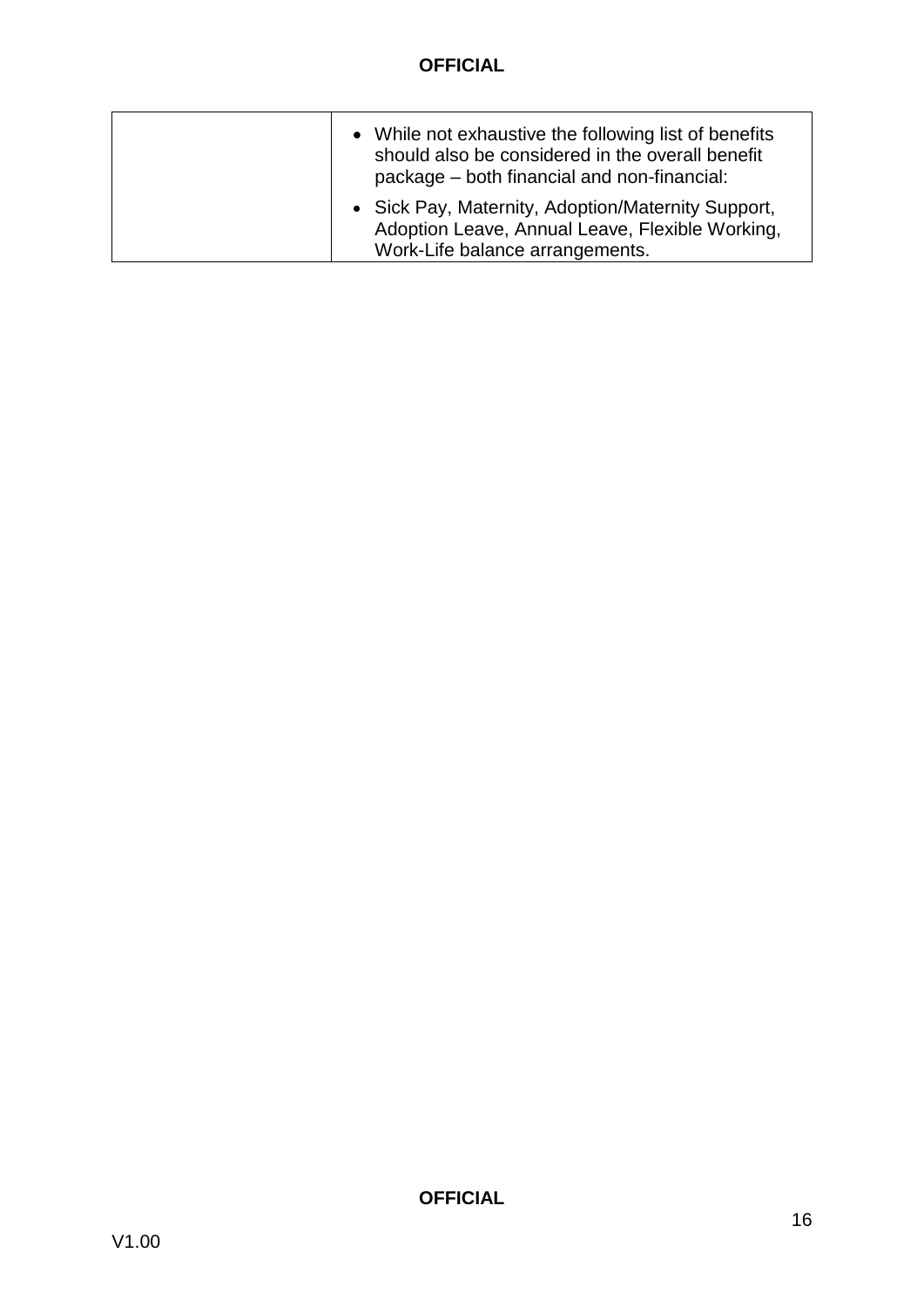# **SCOTTISH POLICE AUTHORITY**



# Market Supplements - Basic Criteria to Consider

# **Compare local turnover rates with market rates.**

Is there an evidenced sectoral or local shortage? This can be tested and evaluated by the People and Development (P&D) Pay and Grading team who have access to a range of benchmarking tools.

# **Consider the impact on other staff within SPA/Police Scotland.**

If a market supplement or retention payment is applied? Would legal challenge or grievance be likely and what impact would there be on morale?

# **Consider whether service delivery will collapse without appointment.**

Could the duties be reasonably undertaken by another Jobholder or Jobholders (without increasing workloads)? Is the post business critical or could it reconfigured to support recruitment or retention?

# **Consider other risks.**

Could the application of a market supplement set an organisational precedent locally and generate risks nationally?

Will the market supplement will be cost effective (e.g. cheaper than role reconfiguration, re-grading or paying day rates).

Consult exit surveys to assess how far pay is a factor in employees' decisions to leave the organisation. Evidence to show why the previous post holder left the role should be collected and readily accessible.

Consider if waiting for an expected increase in supply for example from new trainees, if appropriate would alleviate the retention issue.

Consider non-pay benefits and total rewards package before considering market supplements and fully document the approach undertaken. Market Supplements, should not be seen as an easy option, but as the least preferred option, when all other approaches have failed.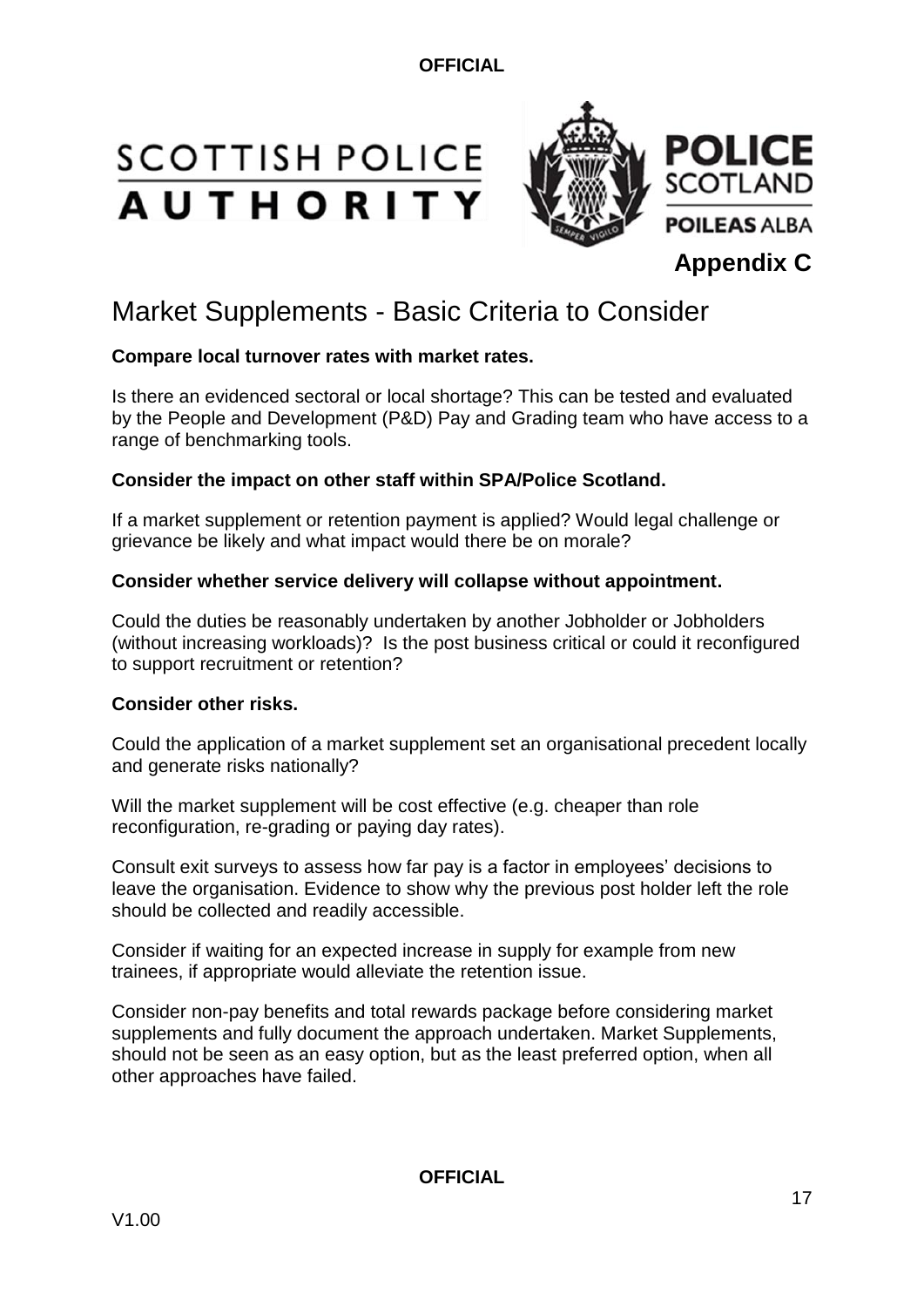Are retention problems linked to unrealistic demands or non-pay elements of work, does the role have enough support, or too much in the way of demand for the remuneration level?

## **Collate information**

How many times have previous posts been advertised before being filled (if applicable), number of applicants to (previous) posts, vacancy level within service, if applicable.

**Guidance for Developing Business Case to be Included in Stage 1** of Market Supplement Application Form (104-001), or Review Application Form (104-002)

The business case should be completed using the standard Form (104-001) and be prepared in discussion with an HR Business Partner and the Pay and Grading Team, if necessary.

The following factors should be considered:

- **Risk to Business:** A description of the consequences of not being able to attract or retain staff with the necessary skills and experience, e.g. material operational difficulties and/or a risk to the delivery of key objectives.
- **Recruitment:** A description of the nature of the recruitment difficulties being experienced. The results of any recruitment exercises which have been held to fill the relevant post(s)
- **Retention:** Evidence of retention difficulties, in particular the number of staff who have left SPA/Police Scotland for comparable jobs elsewhere at a better salary/employment package - applicable only if you are tackling retention problems.
- **Market evidence (external):** Up-to-date evidence about the pay and terms and conditions for comparable jobs in the external labour market and in the public sector. Market evidence should generally focus on the Scottish labour market, but should include relevant UK data, when appropriate. This should be undertaken in conjunction with the People and Development Pay and Grading team.
- **Market Analysis:** Up-to-date evidence from benchmarking analysis. The benchmarking analysis report will be used to inform all decisions about market supplements.
- **Posts:** Set out the eligibility criteria, which will apply to the award of market supplements, the number of posts which will attract a market supplement, the value and duration of the proposed supplement.
- **Equal Pay:** Provide an assurance that, so far as possible, any possible equal pay issues have been considered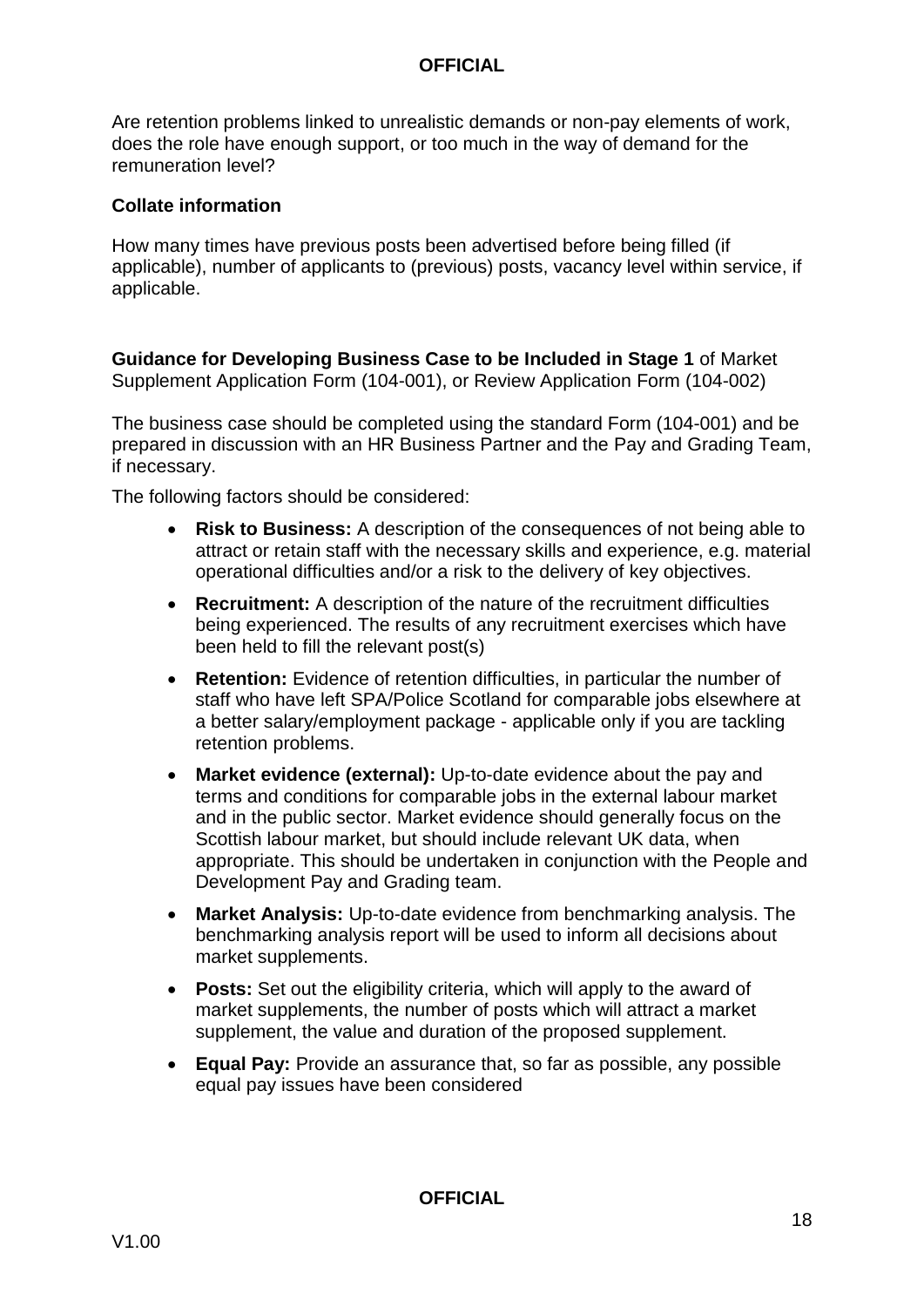# **SCOTTISH POLICE AUTHORITY**



# Frequently Asked Questions

# **What is Responsibility Allowance?**

This is where staff are compensated for taking on additional duties in addition to their own job.

# **How are staff selected to receive responsibility allowance?**

Management will assess the skill set in the team and will make a selection based on this.

# **What will I get paid for responsibility allowance?**

- 5% of substantive salary Where additional responsibility has been identified as taking up less than 50% of substantive job.
- 10% of substantive- Where additional responsibility has been identified as taking up 50% or more of substantive job.

# **Is there a minimum period that additional duties have to be undertaken to qualify for payment?**

No

# **Is there a maximum period that additional duties can be undertaken?**

The initial period of responsibility allowance should be for no more than six months. Extensions can be requested up to a maximum of 18 months in total but will be subject to quarterly review.

## **How will this be reviewed?**

A review will take place if an extension is requested.

## **Will I still get paid responsibility allowance whilst I am on annual leave?**

You will continue to be paid the responsibility allowance rate during annual leave.

# **Will I still get paid responsibility allowance whilst I am on sick leave?**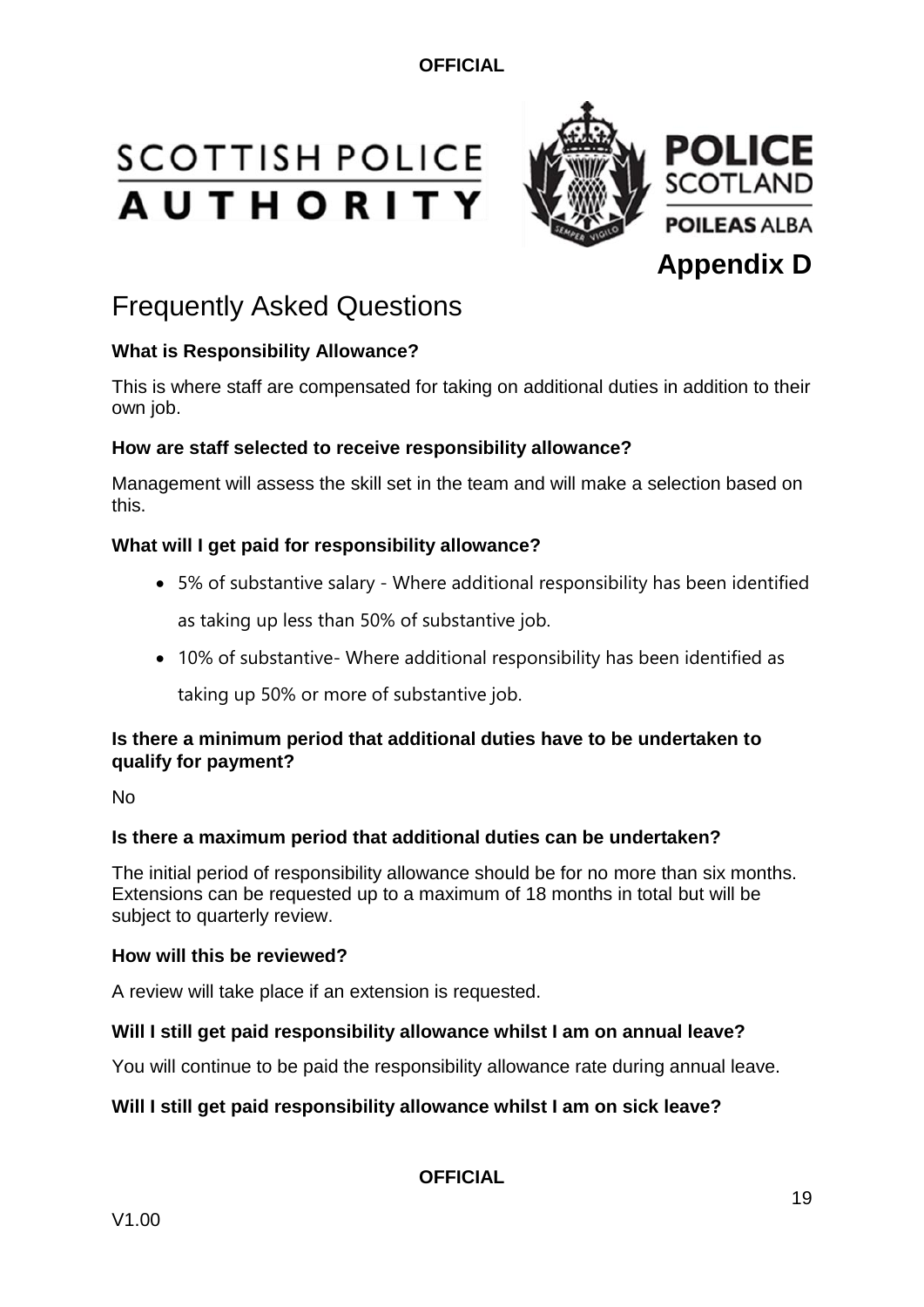You will continue to be paid responsibility allowance for four weeks whilst on sick leave. If your absence continues beyond this your management have the right to review.

# **Will I still get paid responsibility allowance whilst I am on paid special leave?**

Yes

# **Will any overtime payments include the responsibility allowance?**

Yes

# **Will additional responsibility payments be included in pension calculations?**

Yes, additional responsibility payments will be included in pension calculations.

# **What is Acting Up?**

Acting up is the temporary appointment to carry out the additional duties of a post of a higher grade than your own grade.

## **How are staff selected to undertake acting up duties?**

Management will assess the skill set within the existing team and notes of interest may be requested. Where it is identified that the period of acting up will exceed 6 months an internal departmental recruitment process may be applied where there are more than one suitably qualified or interested person.

# **Is there a minimum period that acting up has to be undertaken to qualify for payment?**

No

# **Is there a maximum period that acting up can be undertaken?**

Acting up should be for no longer than 18 months. In exceptional circumstances a further extension of up to 12 weeks may be requested.

## **How will this be reviewed?**

A review will take place if and when an extension is requested.

# **What will I get paid for acting up?**

You will normally be placed at the lowest salary within the grade unless you have occupied another temporary post at the same grade within the previous 12 months. If this is the case you will be placed at the same scale point as when the last temporary contract ended.

## **Will I still get paid the acting up rate whilst I am on annual leave?**

Yes, if the leave is taken during a period where you are temporarily contracted to an Acting position.